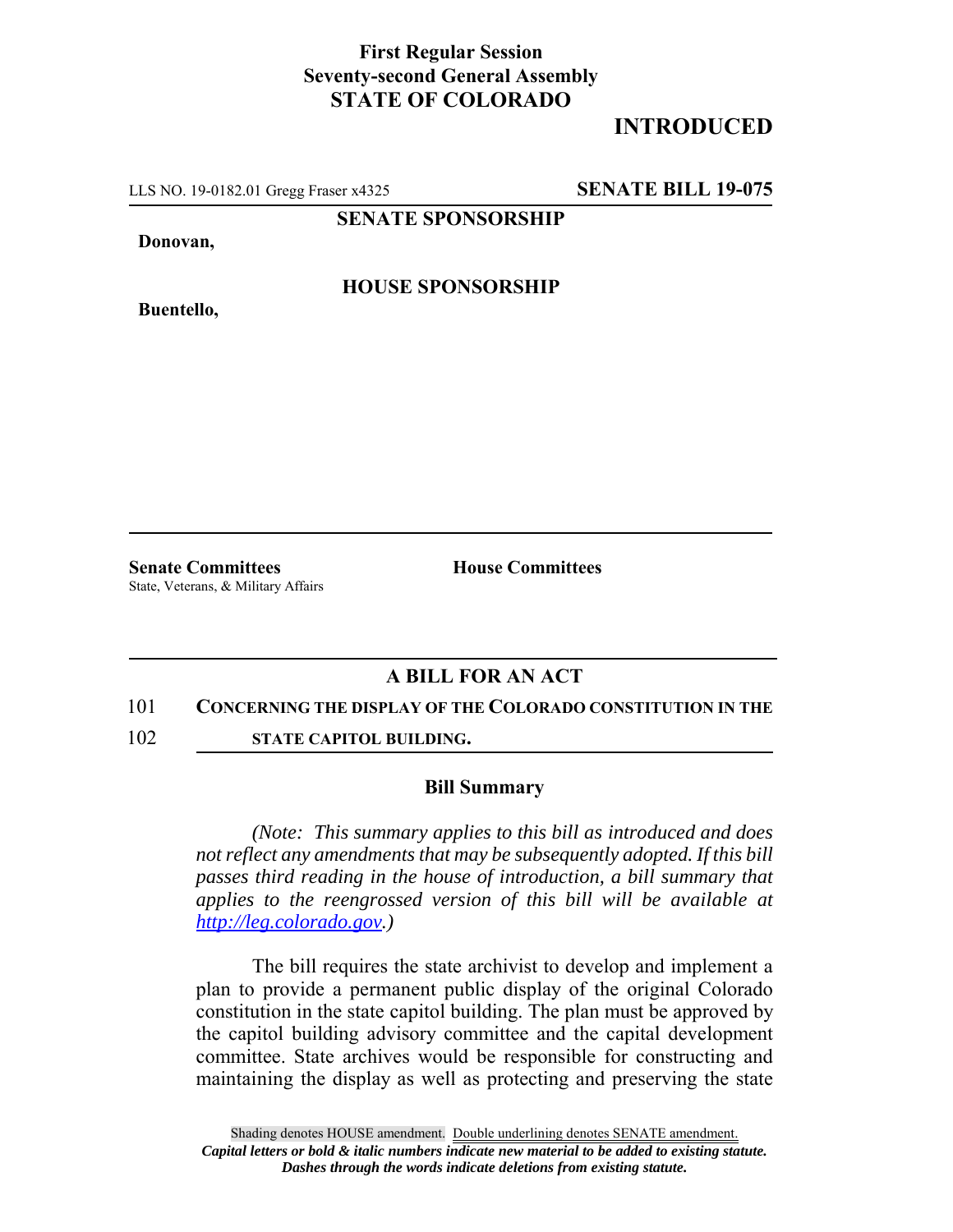constitution itself. State archives would have the authority to accept bequests, gifts, or grants in addition to any appropriations for the display.

 *Be it enacted by the General Assembly of the State of Colorado:* **SECTION 1.** In Colorado Revised Statutes, **add** 24-80-116 as follows: **24-80-116. Display of original state constitution in state capitol.** (1) THE STATE ARCHIVIST SHALL DEVELOP AND IMPLEMENT A PLAN TO PROVIDE A PERMANENT PUBLIC DISPLAY OF THE ORIGINAL DRAFT OF THE COLORADO CONSTITUTION INSIDE THE STATE CAPITOL BUILDING. THE STATE ARCHIVIST SHALL SUBMIT THE PLAN, NO LATER THAN JANUARY 1, 2020, TO THE STATE CAPITOL BUILDING ADVISORY COMMITTEE AND THE CAPITAL DEVELOPMENT COMMITTEE FOR EVALUATION AND APPROVAL IN ACCORDANCE WITH THE CRITERIA AND PROCEDURES FOR PLACING OTHER DISPLAYS WITHIN THE STATE CAPITOL BUILDING PURSUANT TO SECTION 24-82-108 (3)(h). THE DISPLAY MAY INCLUDE OTHER OBJECTS AND EDUCATIONAL MATERIALS RELATED TO THE ADOPTION AND HISTORY OF THE COLORADO CONSTITUTION. (2) THE STATE ARCHIVES: (a) SHALL PROVIDE FOR THE CONSTRUCTION AND MAINTENANCE 18 OF THE DISPLAY; (b) REMAINS THE LEGAL CUSTODIAN OF THE COLORADO CONSTITUTION AND IS RESPONSIBLE FOR THE CONTINUING PROTECTION AND PRESERVATION OF THE DOCUMENT IN ACCORDANCE WITH SECTION 24-80-106; (c) HAS THE AUTHORITY TO ALLOW THE COLORADO CONSTITUTION TO BE REMOVED PERIODICALLY FROM THE DISPLAY FOR RESTORATION PURPOSES OR TO MAKE IT AVAILABLE FOR OCCASIONAL TEMPORARY